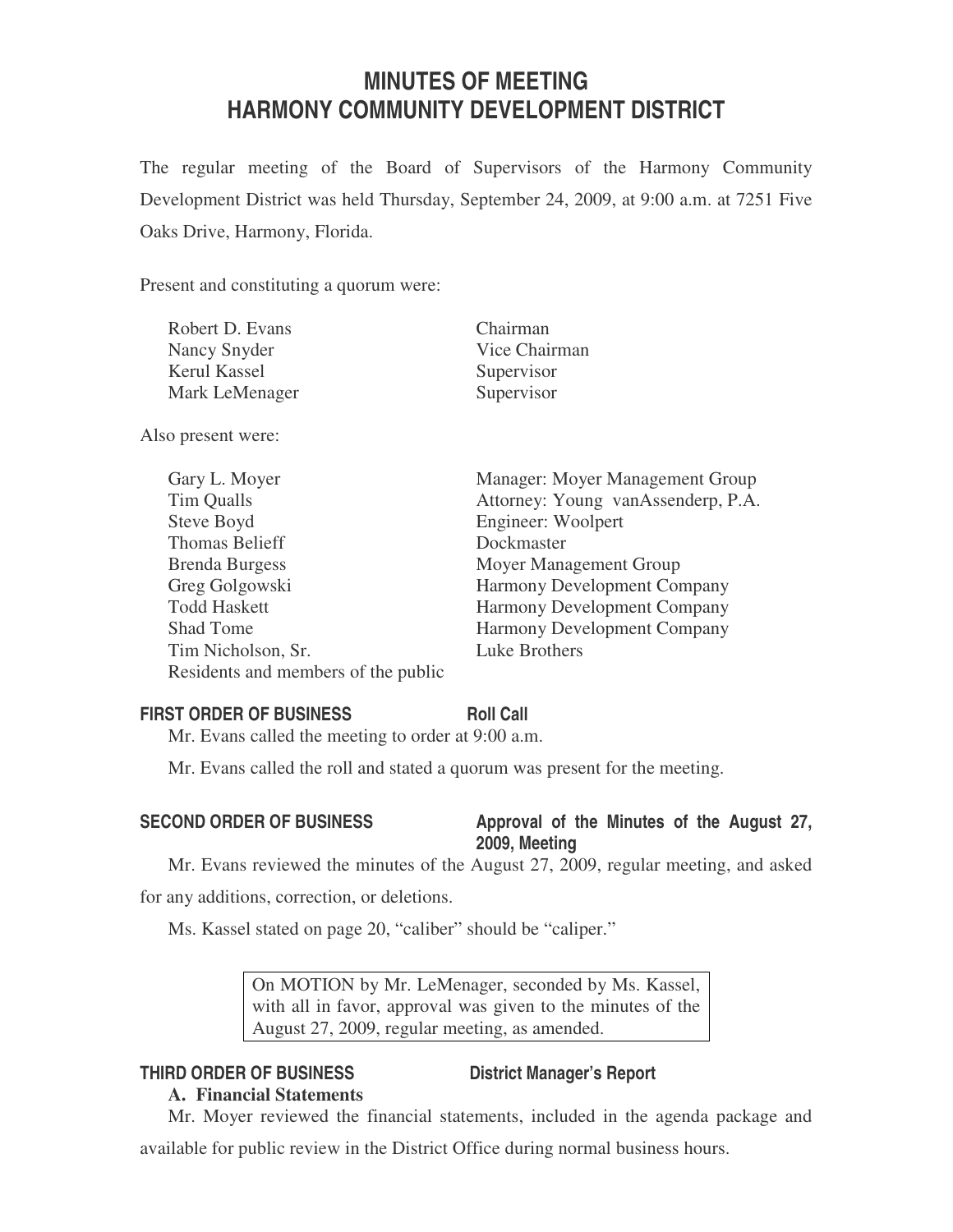Mr. Moyer stated we are \$15,000 under collected from the tax collector assessments. We will probably not receive that since the tax collector has gone through the tax certificate sales process, once in June and once in August. We are fine in terms of total revenue and the expenses are under budget on many line items, so overall we will be fine.

Mr. Evans asked is it a matter of timing as to why we are under budget on some of our line items?

Mr. Moyer stated some of them are due to timing. When we rebid the landscape maintenance contract, we will be significantly under budget on those line items because the bid came in well under budget.

Ms. Kassel stated the \$15,000 is assessments that are in arrears by various owners. We discussed how unpaid taxes become automatic liens, but the assessments have to go through a process to become a lien. Is there any action we need to take?

Mr. Qualls stated that was done a long time ago. The process for collecting the money is those tax certificates that are not sold are struck to the County, Now, anyone can purchase them at 18% interest, so there is a good chance those assessments will be paid. It will just take a while. Those are first-lien priority assessments because the District already went through the necessary steps to make that happen.

Mr. LeMenager stated I noticed that our investment yield went down to zero.

Mr. Moyer stated that bothered me, too, so I wrote our finance director and asked him to write to US Bank to get investments that are yielding more than zero.

Mr. LeMenager stated we discussed this last month, so every month that goes by, we have \$3 million not earning anything.

Mr. Moyer stated part of the problem is that under the laws of the State of Florida, US Bank is not a qualified public depository, which is part of what we are wrestling with as far as the limitations in what they can invest in as part of the trust indenture. Clearly we ought to be investing in something that yields more than zero. We will get that straightened out.

Ms. Snyder stated it was 0.01%, and I wondered if it was rounded off to zero.

Mr. Moyer stated the interest rate is set on the Federal Reserve rate, and as that rate changes, banks adjust their rates. This is a strange interest rate environment.

Ms. Kassel asked what is it that takes time to do? You said you would work on it last month, and now it is a month later.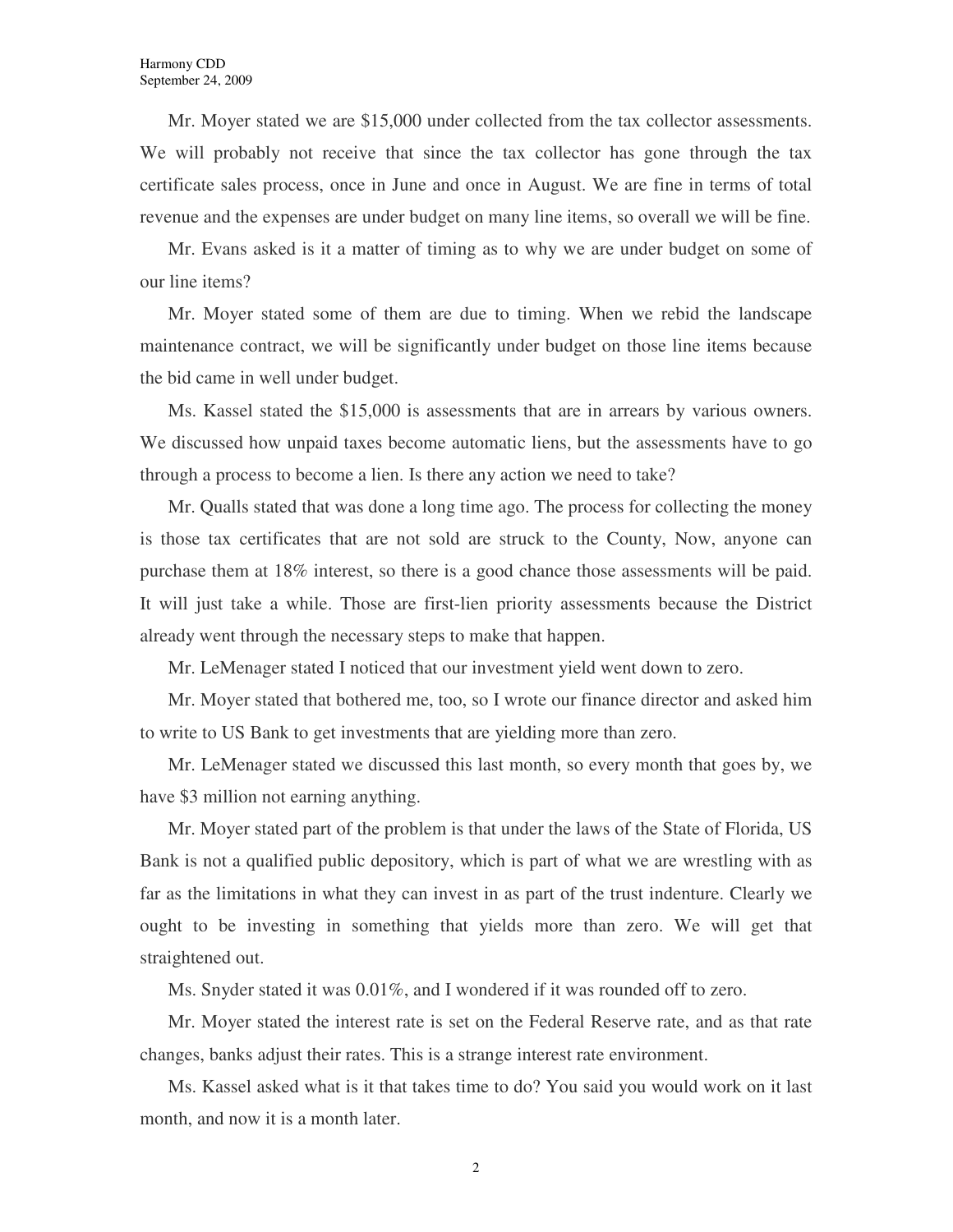Mr. Moyer stated the trustee has to research what the investment will be. Under the bond trust indenture, that is his responsibility. They are working on that, and I expect it will be done shortly. The types of investments we are talking about that are within the trust indenture will probably earn less than 0.5%.

Ms. Snyder asked can they invest in a CD or series of CDs?

Mr. Moyer stated there is a program to do that, CDARs, which is what we are doing with the operational money. The trust money is more complex and I will get a written report from the finance director. I will email that report to you as soon as I have it rather than wait for the next meeting to provide that to you. I can tell you that he is working on it, so the report should be forthcoming.

## **B. Invoice Approval #113 and Check Run Summary**

Mr. Moyer reviewed the invoices and check summary, which are included in the agenda package and available for public review in the District Office during normal business hours, and requested approval.

Ms. Kassel stated we had some invoices from Aquatic Systems. Do they go through October?

Mr. Golgowski stated they go through September 30.

Ms. Kassel asked is the invoice from the City of St. Cloud for electricity?

Mr. Moyer stated I believe so.

Ms. Kassel stated I wondered why it was so low, for \$926.62. Did we pay it twice last month or will we pay it twice next month?

Mr. Evans stated it could very well be a timing issue of when the invoices were received. The invoices do not include electricity for the street lights.

Mr. Moyer stated that is correct.

Ms. Burgess stated normally your meetings are a few days later in the month. This meeting is as early in the month as it can be, so that moved our deadline a week earlier for agenda materials and invoices to be received.

Ms. Kassel stated then we will probably receive two invoices for street lighting in the next agenda.

Mr. Evans stated it is hard to say for sure until we receive all our invoices for this fiscal year, which wraps up next week.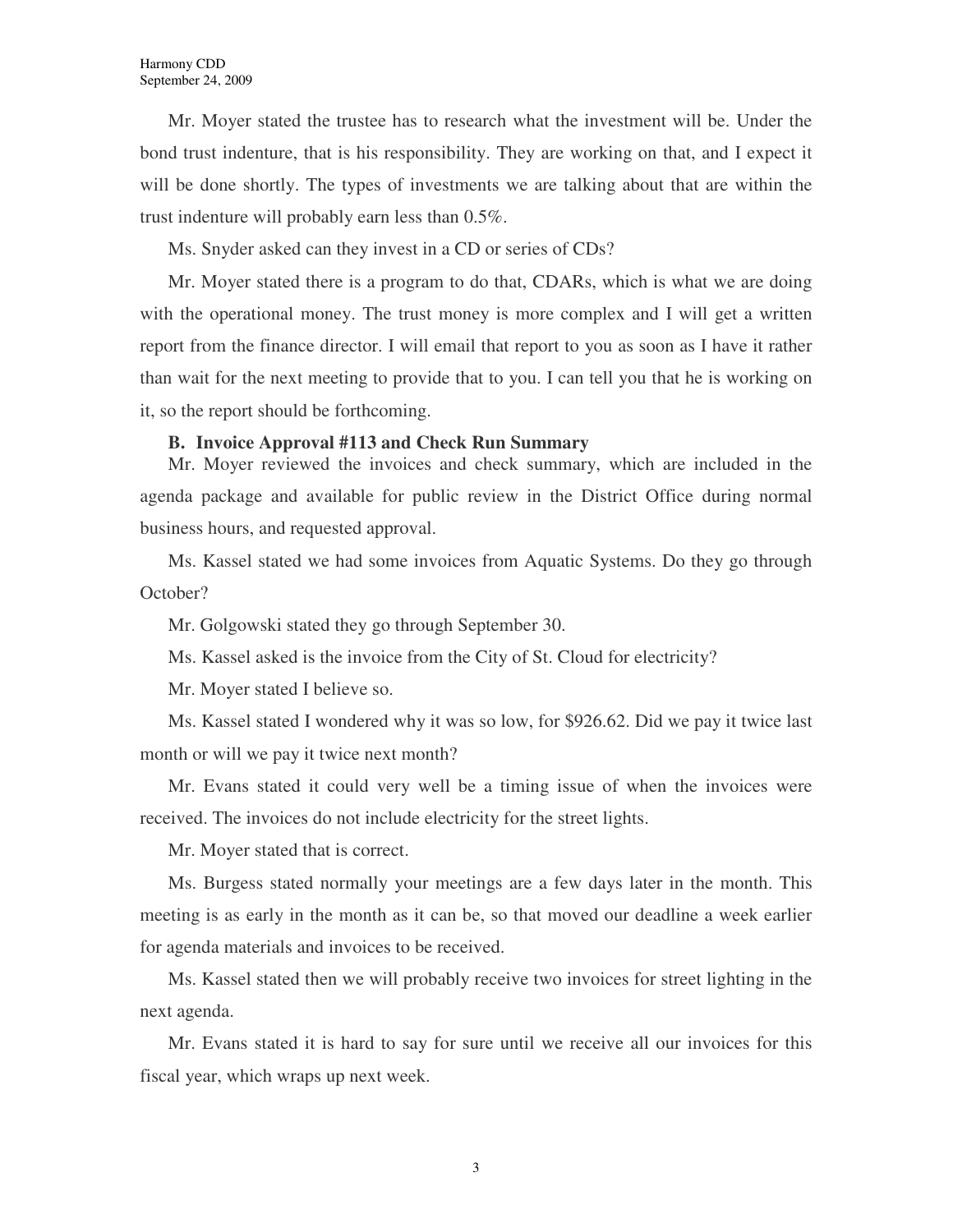Mr. Moyer stated we will not know our final year end figures until November because some of the expenses we incur in September will not be received until late October.

Ms. Kassel stated we spent over \$3,000 on the pools last month for various expenses, including chemicals, janitorial and other expenditures. Is that typical for a month? Does the line item for pools include all the maintenance and all expenses on the pools?

Mr. Evans stated it includes pool inspection fees.

Mr. Moyer stated you have regular pool service in addition to janitorial services.

Ms. Kassel stated I divided the expenses by 12 to see what an average monthly cost will be, I came up with \$3,000, and it seems like a lot.

Mr. LeMenager stated in the financials, if you add pool expenses plus pool supplies, the total is \$37,000 for 11 months, so \$3,000 is actually a little below average.

Mr. Moyer stated we rolled all that together into one line item for the 2010 budget, and that total line item is \$45,000. For this current fiscal year, we anticipate spending \$36,000, and we will be a little over budget.

> On MOTION by Ms. Snyder, seconded by Ms. Kassel, with all in favor, approval was given to the invoices as presented.

#### **C. Public Comments/Complaints**

Mr. Moyer reviewed the complaint log as contained in the agenda package and is available for public review in the District Office during normal business hours.

Mr. LeMenager stated I think this shows that the system works. This is a great idea and I think by us continuing to remind people that the best way to get action is to get it logged in. It is also an indication that people are doing just that.

Ms. Kassel stated one entry indicates the public phone was removed.

Mr. Haskett stated it was not a public telephone. Several years ago, it was connected to the development office and I am not sure what the purpose was. It has not been connected for the past three years. Since it has been vandalized, we chose to remove it to get rid of any questions or false sense of security.

Ms. Kassel stated another entry indicated someone's son cut their hand on the pool tiles.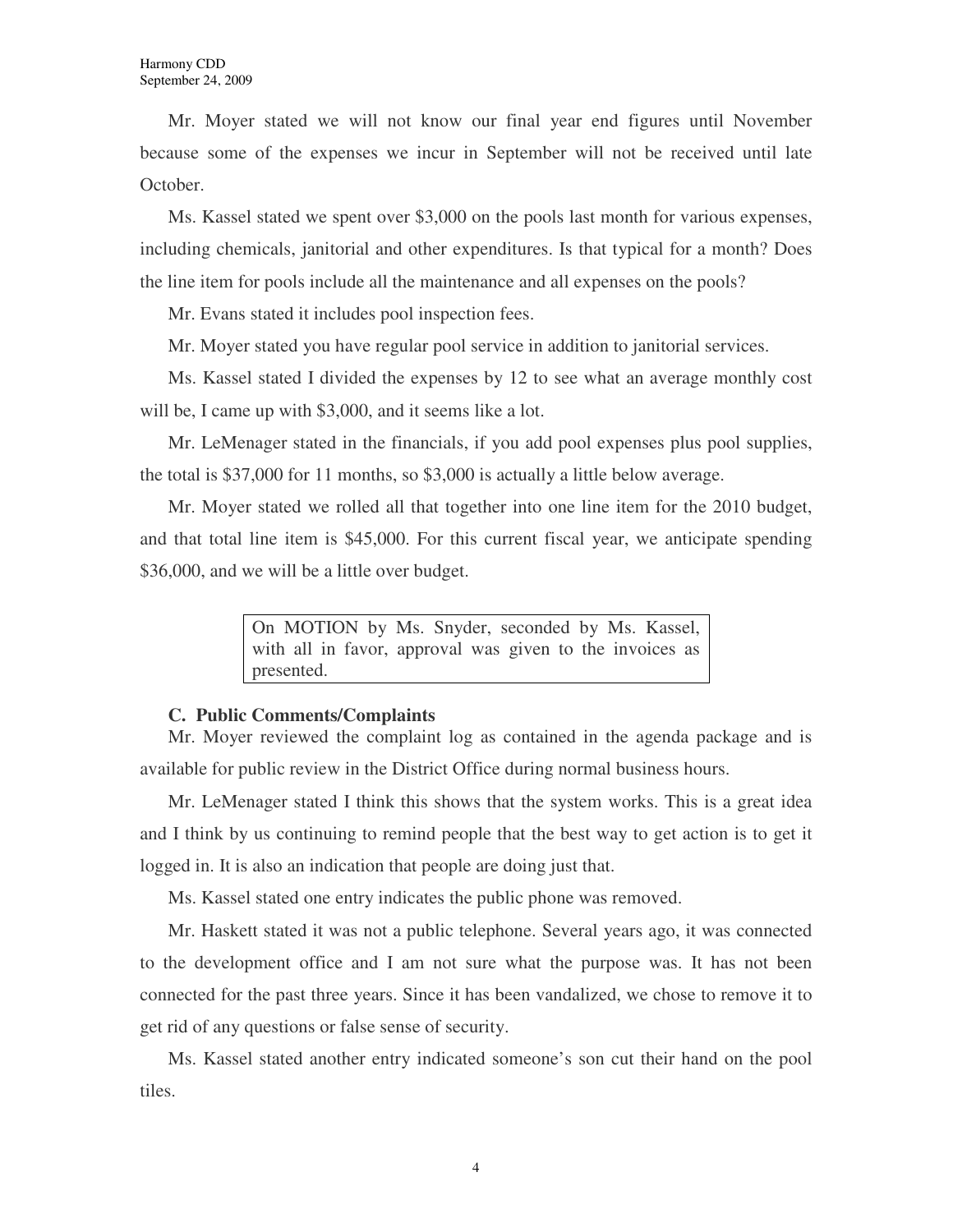Mr. Haskett stated that happened the same day we removed the phone. Some of the tile is cracked around the pool edge. The repair was made with an underwater epoxy that covers up the sharp edges, which is acceptable to the Health Department. There is a new rule in the Florida Statutes that says if there is a sharp edge on a tile, there is an immediate closure of the pool, so we keep a close eye on that and address it as needed.

Ms. Kassel asked how do pool tiles get broken?

Mr. Haskett stated kids or adults playing around, but it appears that the rocks in the plant beds are used as projectiles.

Mr. Belieff stated there is also some settling of the pool area.

Ms. Kassel stated I thought we replaced some tiles recently.

Mr. Haskett stated no, the tiles were cleaned and a few have been repaired, but they were not replaced.

Ms. Snyder stated Mr. Belieff mentions in his report that he inspects the tiles regularly.

## **D. Consideration of Revised Meeting Schedule for Fiscal Year 2010**

Ms. Burgess stated when the Board discussed evening meetings at your last meeting, I did not check the calendar to see if those dates conflicted with any other meetings. The November meeting conflicts with another District that meets on the third Thursday at 6:00 p.m. My suggestion was rather than being disjointed in your morning and evening meetings, to make the even months evening meetings and the odd months morning meetings. Then your meetings will alternate back and forth between morning and evening.

Ms. Kassel stated as long as the August meeting is in the evening.

Ms. Burgess stated that is what drove the alternate months.

Ms. Kassel stated my primary goal was to have six meetings in the evening.

On MOTION by Ms. Kassel, seconded by Mr. LeMenager, with all in favor, approval was given to the revised meeting schedule for fiscal year 2010.

# **FOURTH ORDER OF BUSINESS Staff Reports**

# **A. Attorney**

Mr. Qualls stated we drafted the contract for aquatic plant maintenance to be executed prior to their commencement of services on October 1, 2009.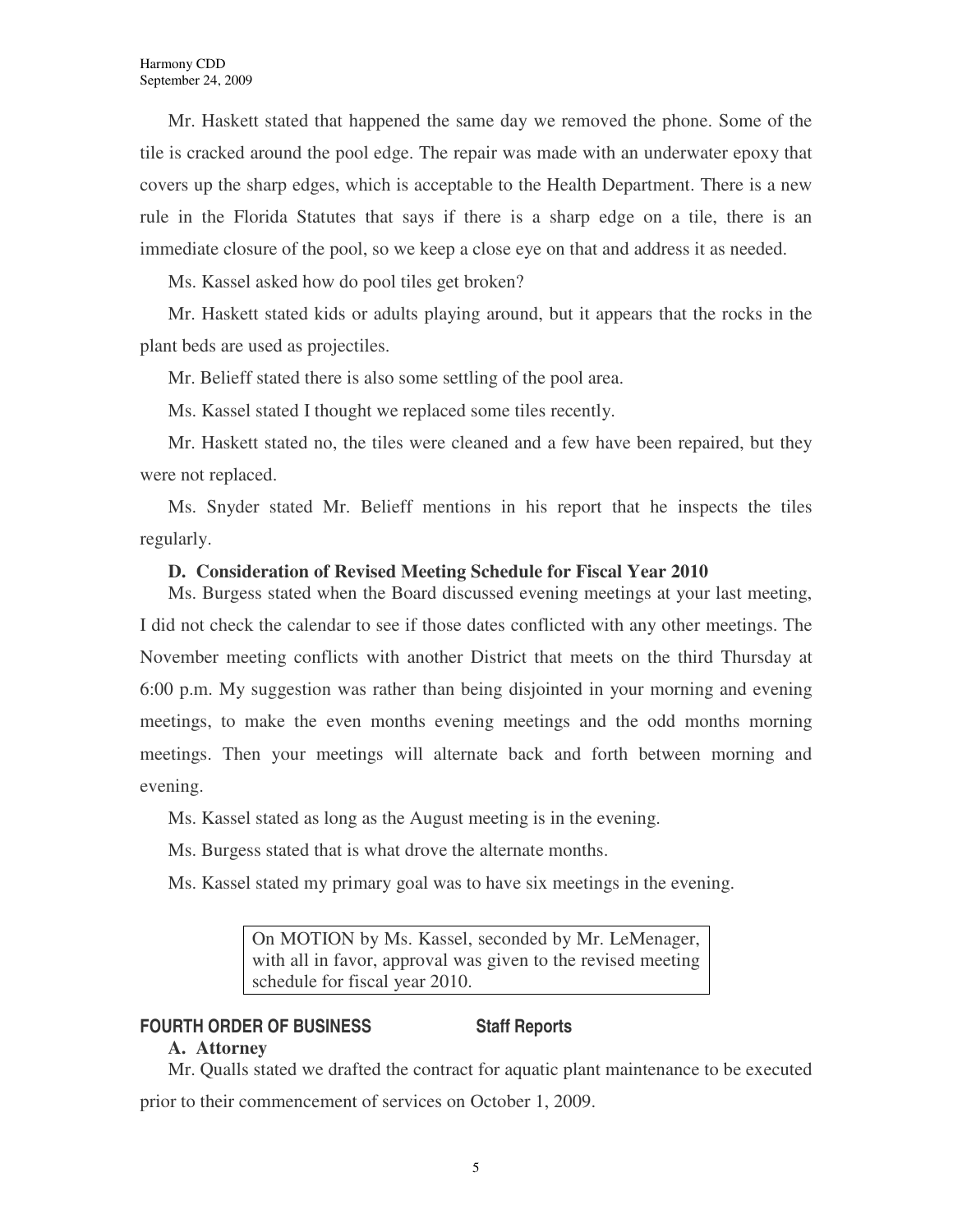# **B. Engineer**

Mr. Boyd stated the contracts for the water line extension are ready for execution. We have issued the notice to proceed to Jr. Davis. They have submitted shop drawings and we will have a pre-construction conference in the next week or two. We are working with Jr. Davis on the alleys based on the scope we previously provided. At the last meeting, we discussed adding concrete around some of the corners to that scope of work. Their original price for the alley work was \$22,879.03, and they provided an additional price of \$3,625 to put a 12-inch header curb in several locations, which total about 2,500 linear feet. We are getting contract documents from them for this work and we will provide it for execution at a later date.

Mr. LeMenager stated at the last meeting, there was a comment made by Ms. Pam LeMenager that the problem is these big trucks will drive over the corners and destroy them anyway.

Mr. Boyd stated that is the purpose of the adding a 12-inch header in certain areas. There will still be cases where a careless driver will run off the pavement, but a 12-inch header in the locations where that is a problem keeps the asphalt from breaking off and becoming a maintenance problem. If the wheel leaves the edge of the pavement, it does not destroy and break off the asphalt. A 12-inch header is a strip of concrete, not a curb, that is 12-inches wide and 18-inches deep, and its purpose is to hold the asphalt in place.

Ms. Kassel stated right now the asphalt abuts sandy ground, so you will reinforce it with this concrete header, and there will be less likelihood of it cracking and breaking.

Mr. Boyd stated that is correct and it adds 12 inches for the wheel to track over.

## **C. Dockmaster/Field Manager**

Mr. Belieff reviewed the monthly boat report as contained in the agenda package and is available for public review in the District Office during normal business hours.

Ms. Snyder stated I have heard a lot of positive comments about his job and the way he is interacting with people and the job he is doing.

Ms. Kassel asked what is the bottom picture with the screen?

Mr. Belieff stated there were a lot of dead hedges in the back and I removed those and installed some protocarpus and black silt fence until it grows up more. It was all grass inside there so I put in some liriope to xeriscape it.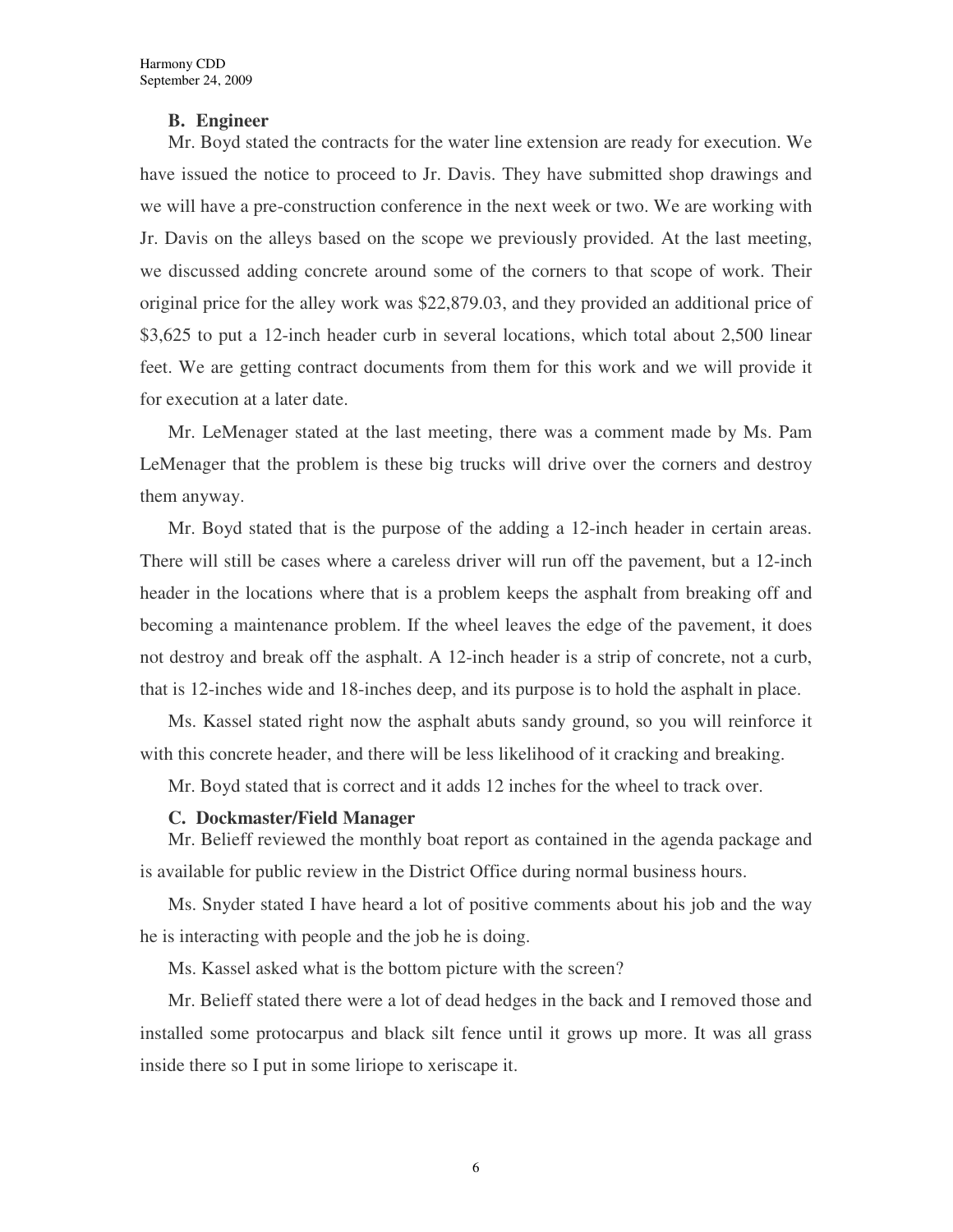#### **D. Landscaping – Luke Brothers**

Mr. Nicholson reviewed the monthly landscaping report as contained in the agenda package and is available for public review in the District Office during normal business hours.

Mr. Nicholson stated we made some changes with the crews to get things more fine tuned. Sod has been replaced and I am working with Mr. Golgowski on some irrigation issues. Irrigation technicians are out here more frequently so things are being taken care of on a regular basis. I have a proposal that I am working on with Ms. LeMenager and Ms. Kassel, but we need to make some minor changes based on the plant palette guidelines that Mr. Haskett provided to me related to the guidelines on some proposed plant change outs. Fertilization will start this week and the changing of annuals will be at the end of the month.

Ms. Snyder stated I want to thank Ms. LeMenager and Ms. Kassel for donating their time.

Mr. Nicholson stated they have been a great asset to me, and it is a pleasure working with them.

Ms. Kassel stated the proposal did not include a stretch of park area in Long Park from the pavilion at the northern end of Cat Brier on the golf course side almost to the circle. We are looking to include that area because it has needed new landscaping for two years.

Mr. LeMenager asked do they come with a warranty?

Mr. Nicholson stated we warranty any plants that we install on the property for the life of our maintenance contract.

Mr. LeMenager asked will you be purchasing them locally?

Mr. Nicholson stated not necessarily. We deal with several nurseries and if they do not have the quality that I believe this community wants, then I will not purchase them. I am very particular on where I purchase my plant material.

## **E. Developer**

Mr. Haskett stated the concrete pad at the small dog park is formed and it will be poured within the hour. It is 10-foot x 10-foot in size and is located to the left of the meter box and the pavilion. It is flush with the ground. It will have a center drain, which will drain out the back through the hedge and taper down 1.25 inches from the edges, so it will provide plenty of drainage and pools should fit perfectly on it. They are also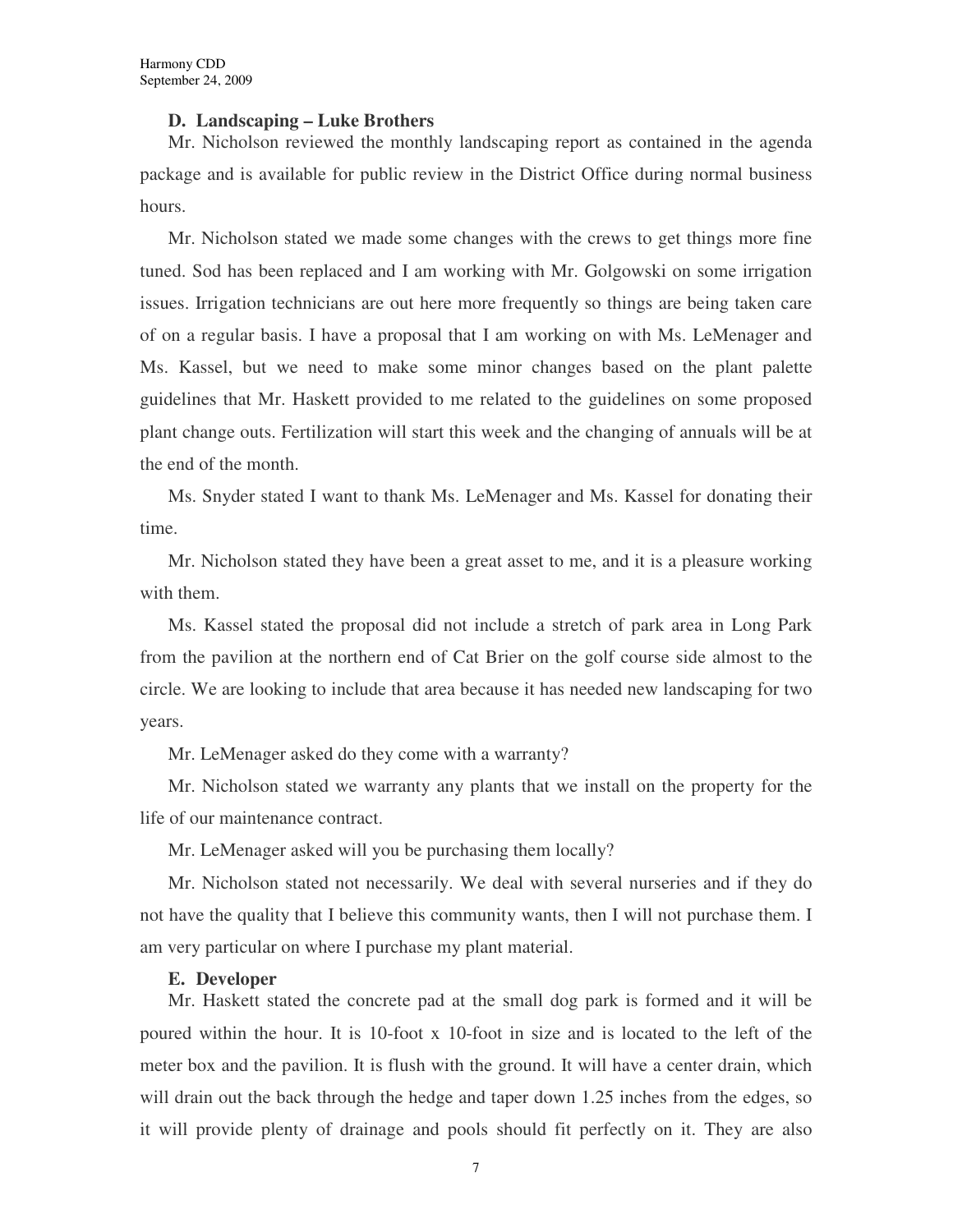pouring a couple trash can pads, one for Lakeshore Park and one for the trash can that is in the park itself that was relocated to the Cypress gate area outside the transfer gates. A home owner mentioned in a previous meeting about the drinking fountain at Lakeshore Park. It was reported that it had been vandalized, which is why it was not replaced. I received a price for a vandal-resistant fountain—the one that was there previously was not—for about \$850 including installation.

Ms. Kassel stated I seem to remember that there was a fountain outside of the restrooms.

Mr. Haskett stated that is the one I am referring to.

Ms. Kassel stated there is another one between the pavilion and the fountain.

Mr. Haskett stated the one on the restroom building is chilled water. It was designed that way where it just plugs into the wall and is a simple one-line connection. I am looking for direction on replacing that drinking fountain.

Ms. Kassel stated that is the only fountain that is chilled water.

Mr. Evans stated I think we should replace it.

Mr. LeMenager stated I agree.

Ms. Kassel asked would it pay to have a faux camera installed that is high enough were vandals cannot get at it?

Mr. Haskett stated we can do whatever the Board desires. There are many to choose from that will deter some vandalism until word gets out that they are not operative, which will happen over time.

Ms. Kassel stated they are pretty inexpensive; it may be worth \$15 or \$20 for the protection it will offer.

Mr. LeMenager stated we use functional cameras at the pools. Do we have any kind of surveillance at all at Lakeshore Park?

Mr. Haskett stated no, the closest surveillance would be at Buck Lake at the dock area. There are four cameras down there.

Mr. LeMenager asked why not get a real camera? We have a lot invested here.

Ms. Kassel stated they do vandalize the soccer nets.

Mr. LeMenager stated perhaps you can get a camera that sweeps. It is worth looking into.

Ms. Kassel stated it is also expensive.

8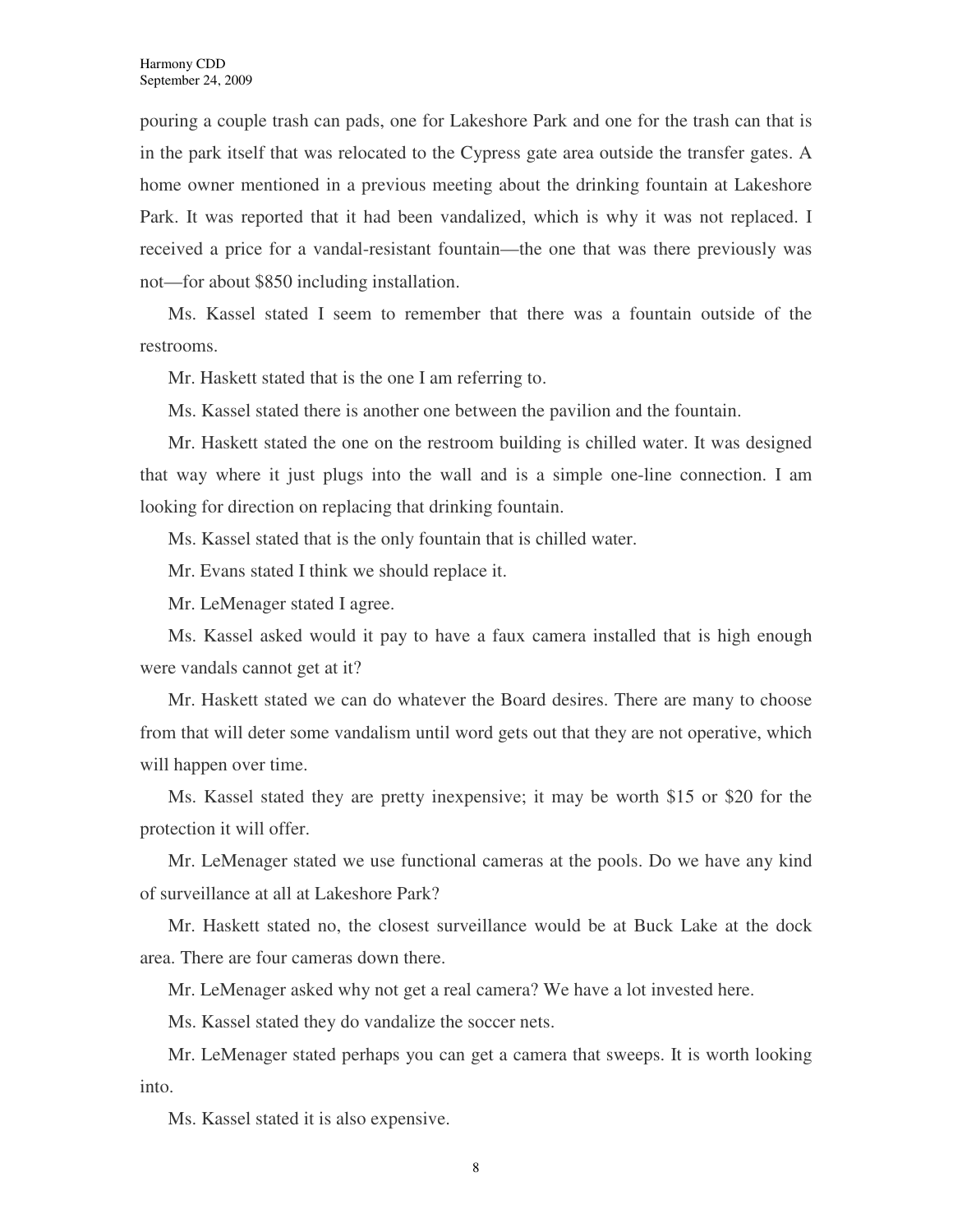Mr. LeMenager stated we have a system now that is monitored.

Mr. Tome stated you will need a separate DVR system. You would not be able to tie back to the dock. The cost is probably \$4,000 or \$5,000 just to protect an \$800 item.

Ms. Snyder stated it would also encompass the soccer field.

Mr. LeMenager stated I was thinking of protecting more than just the drinking fountain.

> On MOTION by Ms. Kassel, seconded by Ms. Snyder, with all in favor, approval was given to replace the drinking fountain for \$850 and research the cost of installing a camera.

Ms. Snyder asked would you also look into quotes on having it monitored so we can have real surveillance?

Mr. Haskett stated yes.

Ms. Kassel stated I like Mr. LeMenager's idea of having it sweep so that it includes the soccer field, the playground, the basketball courts, and the whole field area.

Mr. Haskett stated the dock at Buck Lake, many times people will jump over the aluminum fence that is there to prevent people from gaining access who should not be there, especially at night when mischievous activities occur. It is hard to pinpoint on certain individual. I think the best remedy is to put a boat slip gate or dock gate toward the floating dock to protect the boats. That is where most of the damage is occurring. There is no other vandalism that is taking place at Buck Lake other than the boats. I would like to isolate the area by putting a gate right on the dock at the end with wings that stick out, similar to a marina, that has separate key access from the pools. The dockmaster will have the key since he checks people in and out, and I think that would remedy some of the damage. If you want to move forward, I will get some proposals.

Ms. Kassel asked has there been any damage to the kayaks or the canoes?

Mr. Haskett stated no.

Mr. Belieff stated I think a six-foot fence across the whole front will deter everyone.

Ms. Snyder stated I thought of the same suggestion, putting it where you go in.

Mr. Haskett stated I looked into six-foot chain link fence that was black, vinyl, commercial grade for \$5,300. Aesthetically, it is not appealing and it looks like a

9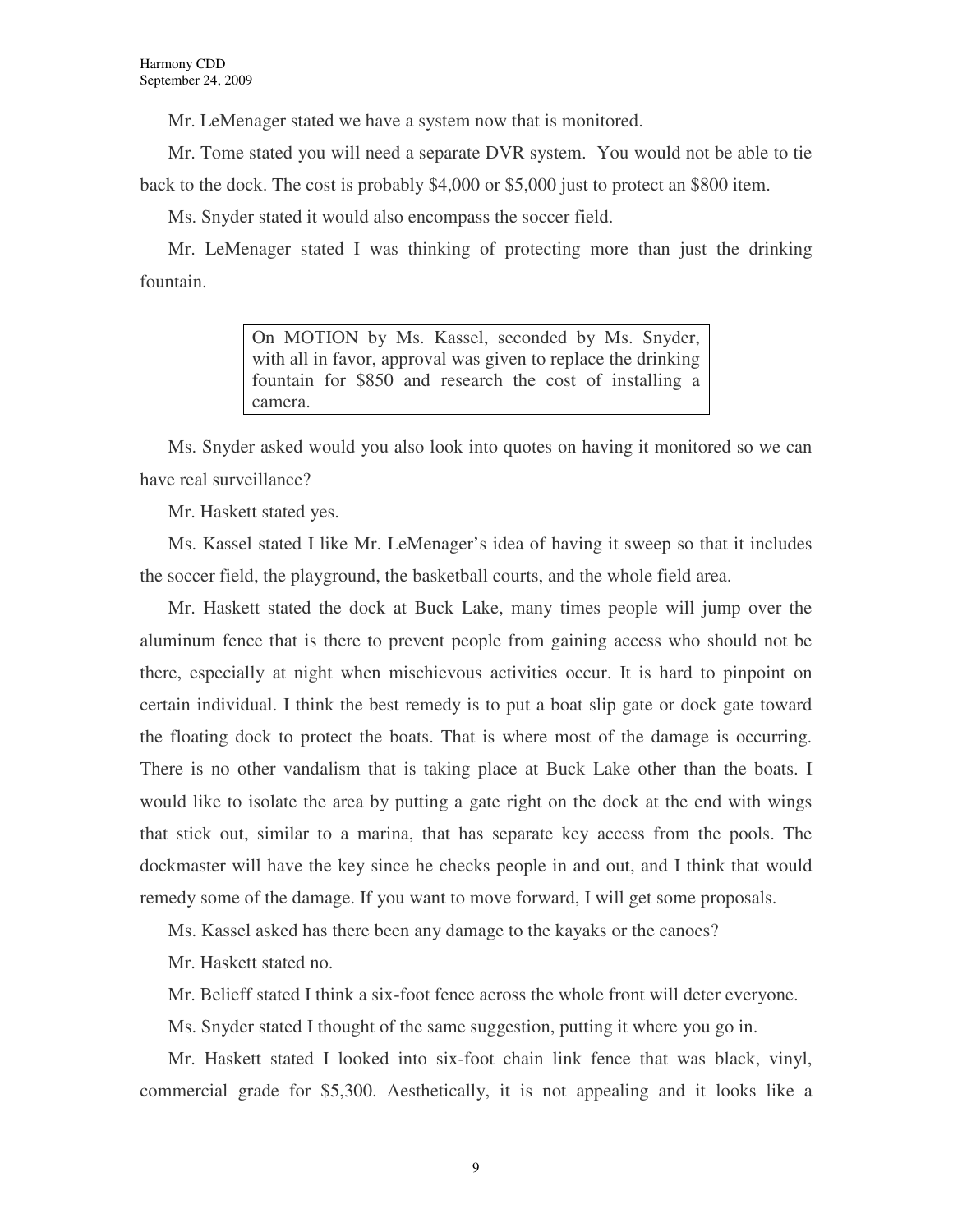compound. The lake is there for residents and their guests to enjoy. It is not the image that I think the community would appreciate.

Ms. Kassel asked what kind of fence or gate are you proposing?

Mr. Haskett stated there are various styles. It can be an aluminum bar with slats like the pool gates, all the way down to a wire mesh or chain link. I would go for an upgraded look.

Mr. LeMenager stated something that fits in with the fact that it is a marina.

Mr. Haskett stated that is correct.

A Resident asked if they jump over the first fence, why will they not jump over the second fence?

Mr. Tome stated we are proposing a six-foot fence, but you can get them taller than that.

Mr. Evans stated I think it is a good idea, and I would like you to look into it.

Ms. Snyder asked do any of the cameras scan that area?

Mr. Haskett stated yes, but because it is such a distance away, about 75 feet, you can see people but you cannot pick up faces, especially in the dark when most of it happens. It was mentioned last month about the signed CDP that the Development Company went through at the County to get all our signs into compliance. There were three signs that I submitted on behalf of the CDD, the estate sign and the two Harmony entrance signs. The County said that we had to have these permitted. The permits totaled \$807.48, and I am requesting a check from the CDD to the Board of County Commissioners to finalize the permitting.

> Mr. LeMenager moved to approve the permit fee of \$807.48 to be paid to the Osceola County Board of County Commissioners for permitting of three District signs. Ms. Snyder seconded the motion.

Ms. Kassel asked the original work that was done to get this through, was that paid for by the CDD or by the developer?

Mr. Tome stated the developer.

- Ms. Kassel asked what is the CDD paying for?
- Mr. Haskett stated the signs that are on CDD property.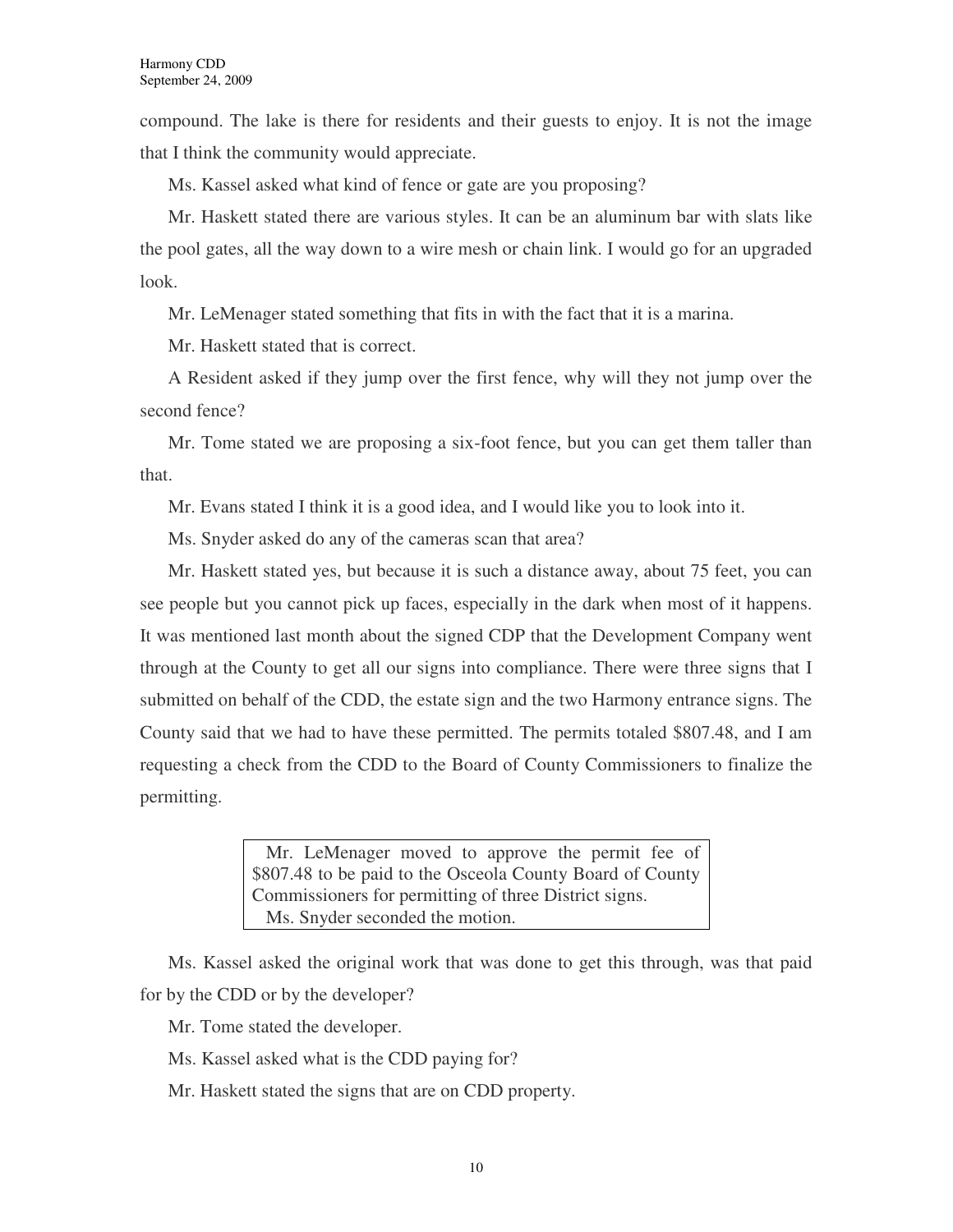Mr. Tome stated there are some signs that need permits and some do not, depending if they are permanent or non-permanent signs. These are monument signs that are permanent that still require a permit to be achieved, even though we have a signed CDP that covers all the kinds of signs we are allowed to have. We have a lot of signs for the Development Company that we also have to permit that are included in the development plan. Temporary signs do not need a permit if they are for temporary purposes.

Mr. Haskett stated I argued with the County for over a year because they said the signs were never permitted and it goes back to the structure itself, which was not correct. It boiled down to the fact that it is a sign when you put a letter on it, no matter if it is a structure that you had permitted. Everything was permitted properly but they changed the rules midstream and we had to get these signs themselves permitted.

Ms. Kassel asked if something happens to those signs, who is responsible for maintaining them?

Mr. Tome stated the CDD, which has always been the case. They are power washed, just like the fence and they are maintained if there are cracks or whatever may occur.

Mr. Evans stated those are monument signs, which were built by the District. The plans were submitted and approved showing the signs before they were built. The County came back later and said we now need a sign permit, in addition to the permit for the physical structure.

> Upon VOICE VOTE, with all in favor, approval was given to the above motion.

#### **FIFTH ORDER OF BUSINESS Supervisor Requests**

Ms. Snyder stated several neighbors have asked about the house on Indian Grass that has fallen down. Will anything be done to it?

Mr. Tome stated those are HOA matters with regard to unsafe conditions and if they are not performing under the documents. I know the HOA has been addressing those.

Ms. Snyder stated it just does not look good to have some of these kinds of houses when people are coming here and looking to buy a home.

Mr. Tome stated we totally agree, but as the developer, we have very limited ability to enforce those types of matters. We are trying to do that through the HOA.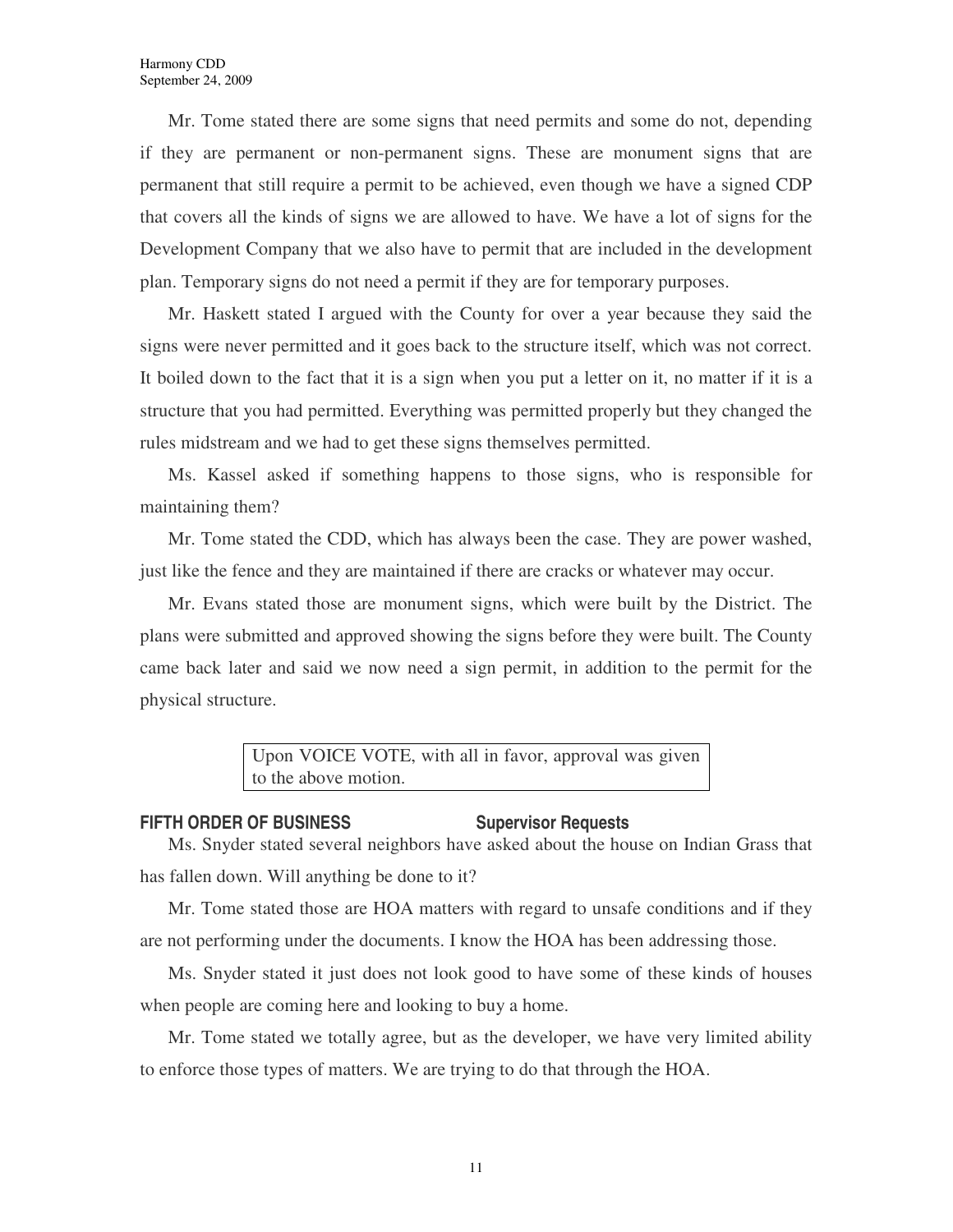#### **SIXTH ORDER OF BUSINESS Audience Comments**

A resident asked does the developer have continued interest during the construction phase of a house that the property be cleaned and a silt fence installed? It seems the developer does have an interest in that and not just the neighbors.

Mr. Tome stated we do have an interest, but we have limited ability to act as the developer. We cannot walk onto someone's property. The HOA has the ability to do so. We can write letters but if someone cannot or does not have the desire to do something, we are not a policing body. We do not have that authority to do that. County code enforcement and the HOA do have that authority. If people do not do it on their own, the HOA will do it for them and fine them and hope to get their money back. That is what we are trying to juggle with the HOA as far as how much we want to spend. We could spend a lot of money in reference to that kind of issue.

The Resident stated it seems to me that a builder has a contractual obligation with the developer during the building phase. There must be some angles of enforcement ability.

Mr. Tome stated that is correct, which means that builder cannot purchase future lots. Given the financial condition of most, if not all, the builders, they are not in the process of purchasing new lots. That is the reason you do not see much activity today because the banks are not willing to fund their activities or the clients they were working with have gone away. We have a tremendous interest and we are sending all the letters that we can, but we do not have someone on the other end who can remedy the situation, not because of desire but because of financial ability to do it.

The resident stated the house that Ms. Snyder referenced is not just an aesthetic issue, but there is a real safety issue. Kids are playing there and it is no longer structurally sound because there has been so much water coming through the roof and the floor boards are significantly deteriorated.

Mr. Tome stated we have the same concerns and we are trying to address it. Code enforcement can help, but I am sure they are inundated with calls throughout the County. It is not going unnoticed. As the developer, we want to do as much as we can because it is in our interest to sell lots and homes.

The resident stated I think all our interests converge in the sense that we want a pleasant thriving community.

Mr. Dave Leeman stated Mr. Haskett mentioned a vandal-proof fountain. I do not think people who vandalize the fountain are actually reading the minutes to see

12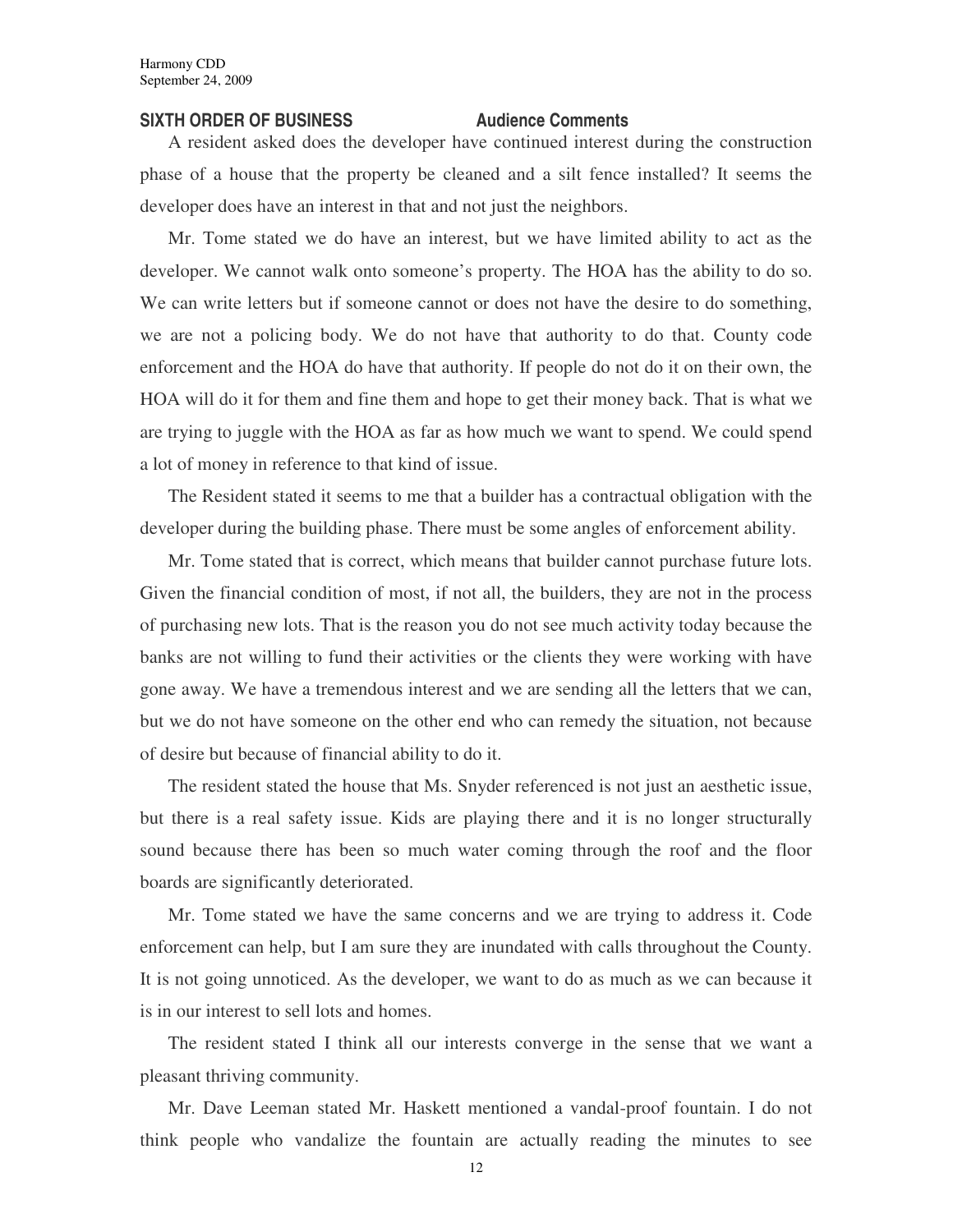references to an inoperative camera. I raised a question at the last meeting for Luke Brothers after they left. The previous landscaping company would put up a sign once or twice a year at the dog parks saying they are spraying the park and the park will be closed for 24 hours. That resolved the fire ant problem and they did not have to spot treat every month. Is that a possibility for you to do? I am sure that was done on a regular basis by the previous landscaping company.

Mr. Nicholson stated we spot treat the community based on the scope of services in the contract.

Mr. Leeman stated if you sprayed the parks once or twice a year, you would not have to spray on a continuing basis, so that may be a cost savings.

Mr. Nicholson stated I will work on that with Mr. Haskett.

Mr. Leeman stated last month I raised the issue of money remaining from the waterline construction project. I said that if we retire the debt, perhaps we could save money and that was dismissed as being not much of a savings. But if there is \$50,000 left over, that is \$50,000 we do not have to pay at 7% interest. Our other money earns essentially zero, so we are losing money that way. If you pay 7%, it is \$3,500 per year. Even if there is only 10 years left to pay on the bonds, that is \$35,000 plus the \$50,000, which is \$85,000 you can save for the town if you retire the debt. The general idea is that any debt that is retired saves money we would pay back later as well as the interest we are paying on that. I simply do not think that is insignificant.

Mr. Moyer stated my comment was that to the degree there are other facilities that are needed within the community, we cannot get a loan in this market for \$50,000 to do something the residents might request. I was warning the Board that I think we need to be cognizant that if there are other capital improvements that this community wants, that money should be left in the account to do them. If not, I agree with you 100%. If there are no other capital projects that the Board wants to pursue, by law and by the trust indenture, we have to call those bonds.

Mr. Leeman stated I would ask the Board to consider it as a policy, and now I find out that it is a rule, that you do need to retire debt as quickly as possible. It does save us a lot of money. If things get worse, we will run into trouble collecting money to pay that debt.

Mr. Evans stated the wish list of improvements that we have seen far exceeds the balance of funds that we will have in the capital improvements funds.